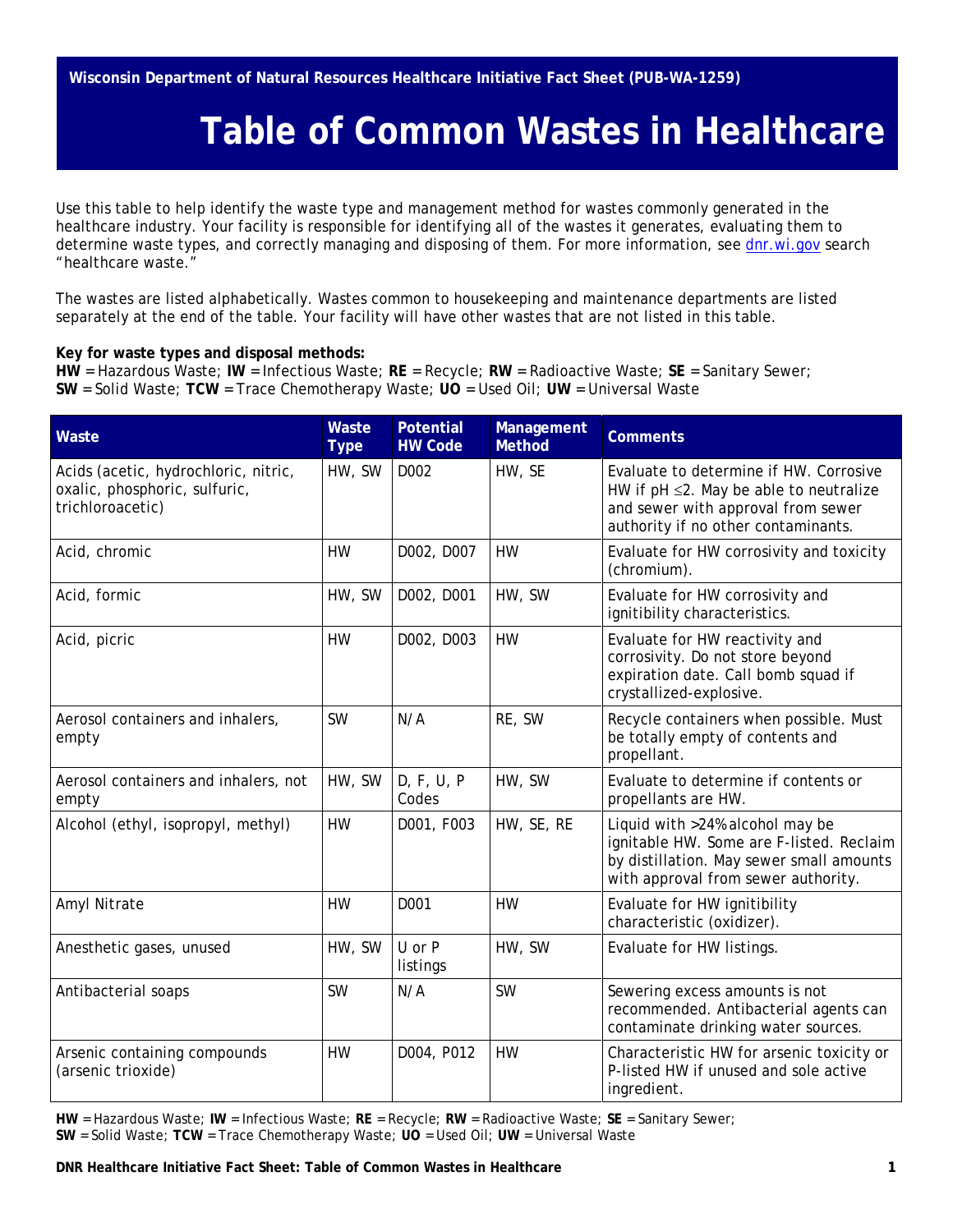| Waste                                                                                                                                                                                     | Waste<br><b>Type</b> | <b>Potential</b><br><b>HW Code</b> | Management<br>Method     | <b>Comments</b>                                                                                                                                                                                                                                    |
|-------------------------------------------------------------------------------------------------------------------------------------------------------------------------------------------|----------------------|------------------------------------|--------------------------|----------------------------------------------------------------------------------------------------------------------------------------------------------------------------------------------------------------------------------------------------|
| <b>Barbiturates</b>                                                                                                                                                                       | <b>SW</b>            | N/A                                | <b>SW</b>                | Follow U.S. DEA approved procedures for<br>disposal of controlled substances.<br>Recommend destruction at an approved<br>incinerator.                                                                                                              |
| Barium sulfate oral contrast                                                                                                                                                              | HW, SW               | D005                               | HW, SW, SE               | Evaluate to determine if HW for barium<br>toxicity. May sewer small amounts with<br>approval from sewer authority.                                                                                                                                 |
| <b>Batteries</b>                                                                                                                                                                          | UW,<br>SW, HW        | D Codes                            | RE, UW, SW,<br><b>HW</b> | Collect as UW and recycle or manage<br>nonalkaline batteries as HW. Recycle<br>alkaline batteries or dispose of as SW.                                                                                                                             |
| Benzidine, unused                                                                                                                                                                         | <b>HW</b>            | U021                               | <b>HW</b>                |                                                                                                                                                                                                                                                    |
| Blood and body fluids, items<br>saturated or dripping with<br>blood/body fluids, suction canisters                                                                                        | IW                   | N/A                                | IW, SE                   | Treat solids as infectious waste. Liquids<br>may be sewered with approval from<br>sewer authority.                                                                                                                                                 |
| Chemotherapy (antineoplastic)<br>waste: unused drugs and materials<br>(gloves, gowns, etc.) contaminated<br>with chemo drugs as a result of a<br>spill                                    | HW, SW               | $D, U$ or $P$<br>Codes             | HW, SW                   | Evaluate to determine if a characteristic<br>HW or a P- or U-listed HW. Do not sewer;<br>incineration at an approved facility is<br>recommended for all chemotherapy<br>waste.                                                                     |
| Chemotherapy (antineoplastic)<br>contaminated waste from<br>administering chemo drugs,<br>including needles, empty syringes,<br>empty vials, empty IV bags, gowns,<br>wipes, gloves, etc. | <b>TCW</b>           | N/A                                | <b>TCW</b>               | Incinerate at an approved facility as<br>TCW.                                                                                                                                                                                                      |
| Chemotherapy (antineoplastic) drugs<br>and blood soaked gauze from blown<br>needle                                                                                                        | IW or<br>$HW + IW$   | D, U or P<br>Codes                 | IW or HW + IW            | Evaluate to determine if a characteristic<br>HW or a P- or U-listed HW and send to<br>HW facility that can also handle IW. If<br>nonhazardous, handle as IW. Incineration<br>at an approved facility is recommended<br>for all chemotherapy waste. |
| Chemotherapy waste: Hood filters<br>from chemotherapy drug prep areas                                                                                                                     | TCW,<br>HW           | D004                               | TCW, HW                  | Evaluate to determine if a characteristic<br>HW (arsenic trioxide). If nonhazardous<br>manage as TCW.                                                                                                                                              |
| Chloral hydrate, unused                                                                                                                                                                   | <b>HW</b>            | U034                               | <b>HW</b>                | Do not sewer. May cause genotoxicity.<br>Follow U.S. DEA approved procedures for<br>disposal of controlled substances.                                                                                                                             |
| Chlorambucil, unused                                                                                                                                                                      | <b>HW</b>            | U035                               | <b>HW</b>                |                                                                                                                                                                                                                                                    |
| Cleaners                                                                                                                                                                                  | HW, SW               | D001, D002,<br>D007                | HW, SW, SE               | Evaluate to determine if HW for<br>ignitibility, corrosivity and chromium<br>toxicity.                                                                                                                                                             |
| Clini-test Tablets                                                                                                                                                                        | HW, SW               | D003                               | HW, SW                   | Evaluate for HW reactivity<br>characteristic.                                                                                                                                                                                                      |
| Colloidion                                                                                                                                                                                | <b>HW</b>            | D001                               | <b>HW</b>                | Evaluate for HW ignitibility<br>characteristic.                                                                                                                                                                                                    |
| Cyclophosphamide, unused                                                                                                                                                                  | <b>HW</b>            | U058                               | <b>HW</b>                |                                                                                                                                                                                                                                                    |
| Daunomycin, unused                                                                                                                                                                        | <b>HW</b>            | U059                               | <b>HW</b>                |                                                                                                                                                                                                                                                    |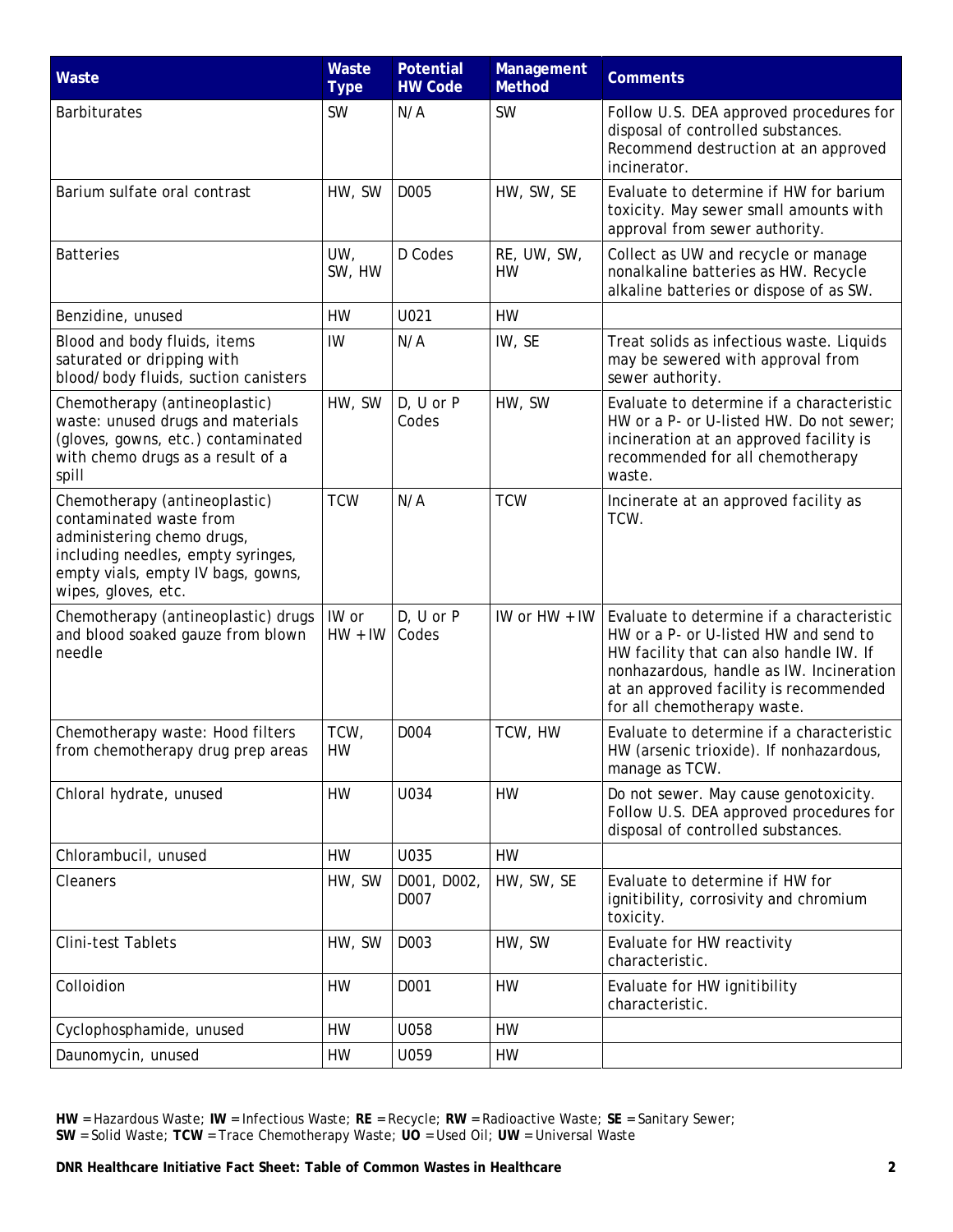| Waste                                                                                                                        | Waste<br><b>Type</b> | <b>Potential</b><br><b>HW Code</b> | Management<br><b>Method</b> | <b>Comments</b>                                                                                                                                                                                                                                                           |
|------------------------------------------------------------------------------------------------------------------------------|----------------------|------------------------------------|-----------------------------|---------------------------------------------------------------------------------------------------------------------------------------------------------------------------------------------------------------------------------------------------------------------------|
| Dental amalgam and vacuum line<br>waste                                                                                      | HW                   | D <sub>009</sub>                   | HW, RE                      | Collect and recycle. Contains mercury.                                                                                                                                                                                                                                    |
| Dental trap filters                                                                                                          | <b>HW</b>            | D009                               | HW, RE                      | Collect and recycle. Contains mercury<br>amalgam.                                                                                                                                                                                                                         |
| Dental bite wings                                                                                                            | <b>HW</b>            | D008                               | HW, RE                      | Contains lead. Collect and recycle.                                                                                                                                                                                                                                       |
| Developer, used and unused                                                                                                   | HW                   | D <sub>002</sub>                   | HW, SE                      | Corrosive HW if $pH \ge 12.5$ . Used<br>developer solutions may be neutralized<br>and sewered without permission. If<br>unused, use it up or find someone who<br>can.                                                                                                     |
| Dichlorodifluoromethane, unused                                                                                              | <b>HW</b>            | U075                               | <b>HW</b>                   |                                                                                                                                                                                                                                                                           |
| Diethylstilbestrol, unused                                                                                                   | HW                   | U089                               | HW                          |                                                                                                                                                                                                                                                                           |
| Disinfectants, concentrated (Quat<br>based)                                                                                  | <b>SW</b>            | N/A                                | SW                          | Do not sewer. May contain carcinogens;<br>toxic to aquatic life. May require<br>solidification before landfilling.                                                                                                                                                        |
| Disinfectants, diluted to <10% (Quat<br>based)                                                                               | <b>SW</b>            | N/A                                | <b>SE</b>                   | If used at manufacture's recommended<br>dilution rate, may sewer with approval<br>from sewer authority.                                                                                                                                                                   |
| Disinfectants and sterilants                                                                                                 | HW, SW               | D codes                            | HW, SW                      | Evaluate to determine waste type and<br>disposal method. Sewering of excess is<br>not recommended.                                                                                                                                                                        |
| Electronics and computers                                                                                                    | UW, HW               | D Codes                            | RE, SW, HW                  | Recycle as UW or evaluate and manage<br>as HW or SW. See<br>https://dnr.wi.gov/topic/Ecycle/                                                                                                                                                                              |
| Epinephrine, empty or partially used<br>containers (vial, ampoule, IV bag) or<br>delivery devices (syringe, pen,<br>inhaler) | IW, SW               | N/A                                | IW, SW                      | Evaluate to determine if IW. Incineration<br>at an approved facility is recommended<br>disposal method.                                                                                                                                                                   |
| Epinephrine, unused                                                                                                          | HW, SW               | P042                               | HW, SW                      | Evaluate to determine if epinephrine<br>base or salt. Epinephrine salts are not P-<br>listed HW. See "Management of Waste<br>Epinephrine Salts" at<br>https://dnr.wi.gov/files/pdf/pubs/wa/<br>wa1208.pdf. Incineration is<br>recommended method of SW or HW<br>disposal. |
| Equipment cleaner, chromium based                                                                                            | <b>HW</b>            | D007, D002                         | HW                          | Contains chromium. May be corrosive<br>HW. Look for non-hazardous substitutes.                                                                                                                                                                                            |
| Equipment cleaner, non-chromium<br>based                                                                                     | HW, SW               | D002                               | HW, SW                      | Evaluate for corrosivity characteristic.<br>Neutralize, if necessary, and sewer with<br>permission. Look for non-hazardous<br>substitutes.                                                                                                                                |
| Erythromycin Topical Solution                                                                                                | <b>HW</b>            | D001                               | <b>HW</b>                   | May be ignitable HW due to alcohol.                                                                                                                                                                                                                                       |
| Ethidium dibromide                                                                                                           | <b>SW</b>            | N/A                                | <b>SW</b>                   | Mutagen. Investigate methods to<br>neutralize before disposal or sewering.<br>Substitute or eliminate.                                                                                                                                                                    |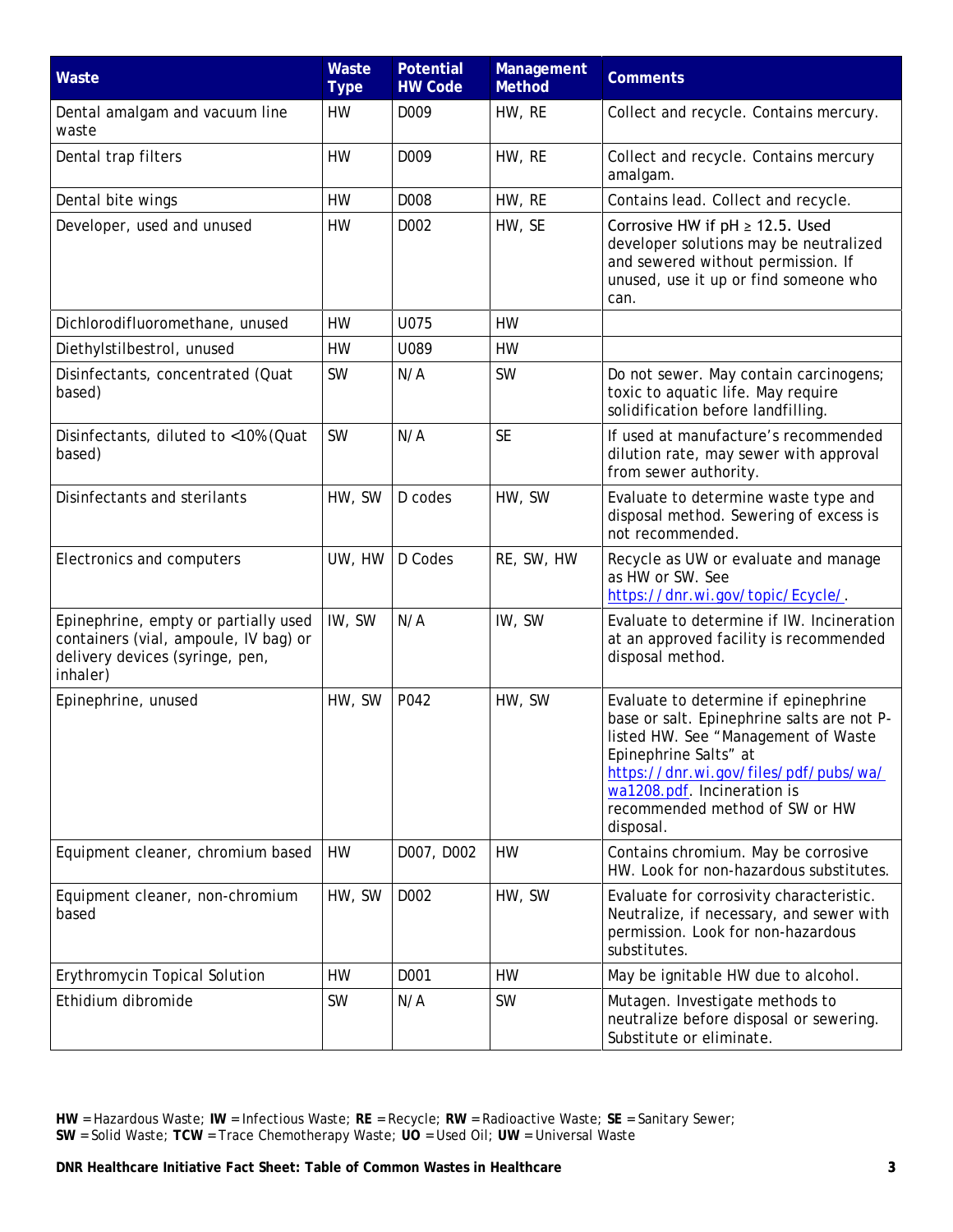| Waste                                           | Waste<br><b>Type</b> | Potential<br><b>HW Code</b> | Management<br><b>Method</b> | <b>Comments</b>                                                                                                                                                                                                                                            |
|-------------------------------------------------|----------------------|-----------------------------|-----------------------------|------------------------------------------------------------------------------------------------------------------------------------------------------------------------------------------------------------------------------------------------------------|
| Ethyl ether                                     | HW                   | D001, D003,<br>U117         | <b>HW</b>                   | U117 listed HW if unused. Evaluate for<br>reactivity and ignitibility HW<br>characteristics. Call bomb squad if<br>crystals are present-explosive.                                                                                                         |
| Ethylene oxide                                  | <b>HW</b>            | U115, D001                  | <b>HW</b>                   |                                                                                                                                                                                                                                                            |
| Fixer, spent                                    | <b>HW</b>            | D011                        | HW, RE, SE                  | Recover silver on-site or send off-site as<br>HW for silver recovery. Discharge<br>wastewater after on-site treatment with<br>approval of sewer authority.                                                                                                 |
| Formalin                                        | HW, SW               | D001, U122                  | HW, RE, SE                  | Contains formaldehyde. Unused formalin<br>may be U122 HW. Formalin containing<br>methanol may be D001 ignitable HW.<br>Carcinogen. Sewering is discouraged in<br>favor of substitution or recycling. If<br>sewered, must have sewer authority<br>approval. |
| Germicidal soaps and detergents,<br>unused      | <b>SW</b>            | N/A                         | <b>SW</b>                   | Do not sewer excess. Germicidal agents<br>may enter surface or groundwater.                                                                                                                                                                                |
| Glutaraldehyde, concentrated<br>(Cidex)         | <b>SW</b>            | N/A                         | <b>SE</b>                   | Aquatic toxicant. Recommend<br>neutralizing with glycine before<br>sewering. Sewer with prior approval<br>from sewer authority.                                                                                                                            |
| Hand cleaners, antibacterial                    | <b>SW</b>            | N/A                         | <b>SW</b>                   | Do not sewer excess amounts.<br>Antibacterial agents may enter surface<br>or groundwater.                                                                                                                                                                  |
| Hand cleaners, alcohol based                    | HW, SW               | D001                        | HW, SW                      | Evaluate to determine if ignitable HW<br>due to alcohol.                                                                                                                                                                                                   |
| Hemoccult developer                             | <b>HW</b>            | D001                        | <b>HW</b>                   | Contains alcohol and hydrogen peroxide<br>Evaluate for HW characteristic of<br>ignitibility (oxidizer).                                                                                                                                                    |
| Hexachlorophene, unused                         | <b>HW</b>            | U132                        | HW                          | Found in commercial cleaning solutions.<br>Evaluate to determine if sole active<br>ingredient.                                                                                                                                                             |
| Hydrogen peroxide (includes cold<br>sterilants) | HW, SW               | D001                        | HW, SE                      | Evaluate for HW ignitability<br>characteristic (oxidizer). Dilute solutions<br>may be flushed with water and<br>discharged to sewer with approval from<br>sewer authority.                                                                                 |
| lcotest <sup>™</sup> tablets                    | HW, SW               | D003                        | HW, SW                      | Evaluate for HW characteristic of<br>reactivity.                                                                                                                                                                                                           |
| Indicator tape and cards                        | HW, SW               | D008                        | HW, SW                      | Evaluate for HW characteristic of lead<br>toxicity. Send off-site for lead<br>reclamation.                                                                                                                                                                 |
| lodine tincture                                 | HW, SW               | D001                        | HW, SE                      | May contain alcohol. Evaluate to<br>determine if ignitable HW. Small<br>amounts may be sewered with approval<br>from sewer authority.                                                                                                                      |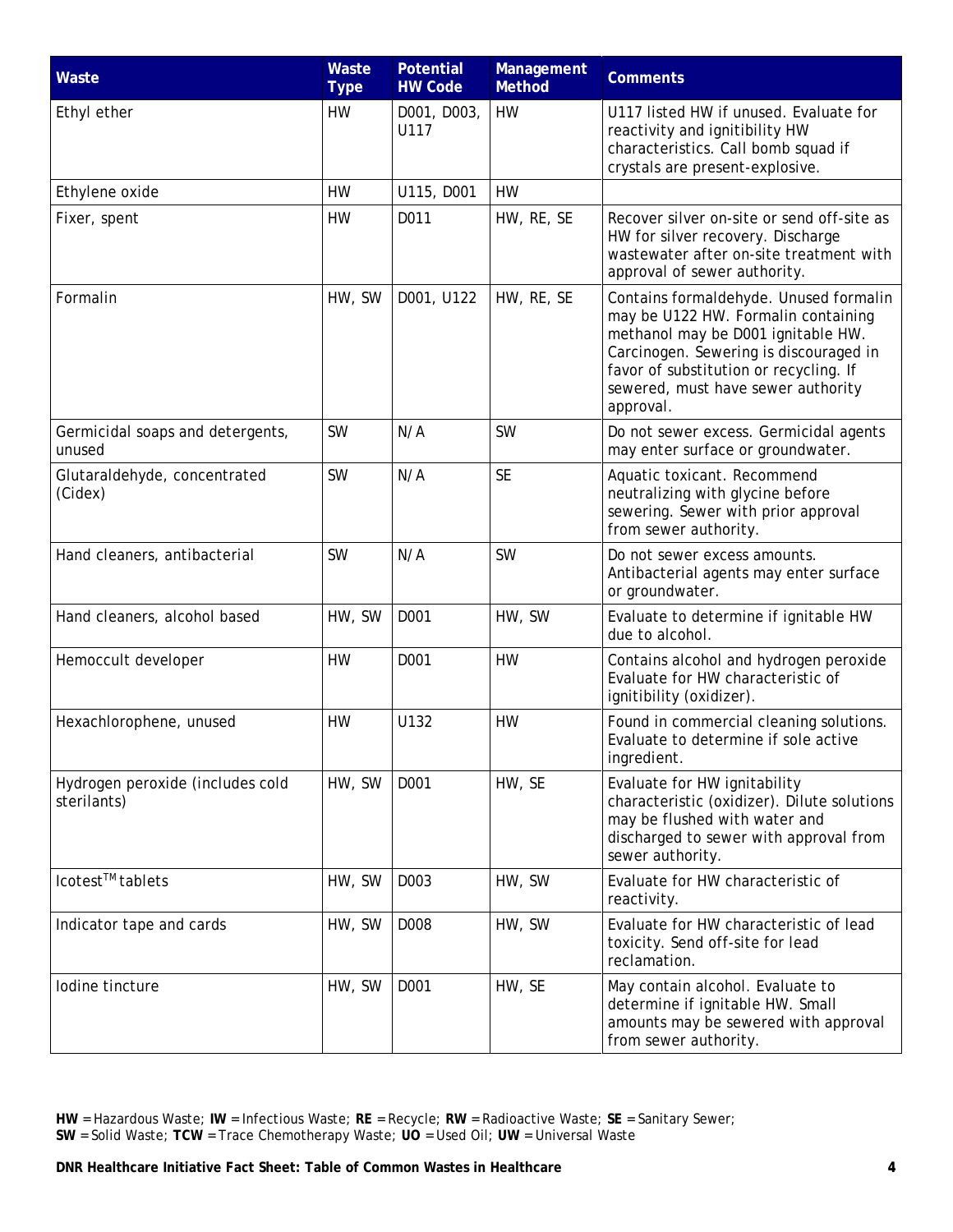| Waste                                                                                                                 | Waste<br><b>Type</b> | <b>Potential</b><br><b>HW Code</b> | Management<br><b>Method</b> | <b>Comments</b>                                                                                                                                                           |
|-----------------------------------------------------------------------------------------------------------------------|----------------------|------------------------------------|-----------------------------|---------------------------------------------------------------------------------------------------------------------------------------------------------------------------|
| IV bag of epinephrine in saline<br>(leftover fluid or empty bag)                                                      | <b>SW</b>            | N/A                                | <b>SW</b>                   | P-listing does not include epinephrine<br>salts. See "Management of Waste<br>Epinephrine Salts" at<br>https://dnr.wi.gov/files/pdf/pubs/wa/<br>wa1208.pdf.                |
| Laboratory waste, general (analyzer<br>waste, prep area waste, spills, etc)                                           | HW, SW               | D, U, P<br>codes                   | HW, SW                      | Evaluate each waste to determine if a<br>characteristic or listed HW.                                                                                                     |
| Lead aprons, lead foil                                                                                                | HW                   | D008                               | HW, RE                      | Collect and recycle by sending to HW<br>facility that recovers lead.                                                                                                      |
| Lindane                                                                                                               | <b>HW</b>            | D013                               | <b>HW</b>                   |                                                                                                                                                                           |
| Lubricating oil                                                                                                       | U <sub>O</sub>       | N/A                                | UO, RE                      | Recycle as used oil. Do not mix with<br>listed or characteristic HW.                                                                                                      |
| Melphalan, unused                                                                                                     | <b>HW</b>            | U150                               | <b>HW</b>                   |                                                                                                                                                                           |
| Mercury-containing equipment<br>(thermometers, sphygmanometers,<br>switches, barometers, esophageal<br>dilators, etc) | UW, HW               | D009                               | RE, HW                      | Recycle to reclaim mercury. See "How<br>to Handle Universal Waste: Mercury<br>Containing Equipment" at<br>https://dnr.wi.gov/files/PDF/pubs/wa/<br><b>WA1811.pdf</b>      |
| Methyl acrylate                                                                                                       | <b>HW</b>            | D001                               | <b>HW</b>                   | Ignitable HW.                                                                                                                                                             |
| Mitomycin C, unused                                                                                                   | HW                   | U010                               | HW                          |                                                                                                                                                                           |
| Nicotine, unused                                                                                                      | HW                   | P075                               | HW                          | Nicotine patches, gum, etc. Packaging<br>and wrappers may be P075 waste.                                                                                                  |
| Nitroglycerin                                                                                                         | HW, SW               | D003                               | HW, SW                      | Evaluate to determine if a reactive HW -<br>P081 HW if unused; D003 HW if used. In<br>most applications, medical-grade<br>nitroglycerin is not a reactive HW.             |
| Orthopthalaldehyde (OPA)                                                                                              | <b>SW</b>            | N/A                                | SW, SE                      | Aquatic toxicant. Neutralize with glycine<br>before sewering; obtain prior approval<br>from sewer authority.                                                              |
| Paraldehyde, unused                                                                                                   | <b>HW</b>            | U182                               | <b>HW</b>                   | Follow U.S. DEA-approved procedures for<br>disposal of controlled substances.                                                                                             |
| Pharmaceuticals, outdated or<br>unused that can be used as product                                                    | N/A                  | N/A                                | N/A                         | Return as product to vendor or<br>manufacturer for re-use or credit by<br>reverse distribution program. See<br>https://dnr.wi.gov/topic/waste/hazardo<br>usfaq.html#no13. |
| Pharmaceuticals, outdated, used or<br>unused that cannot be used as<br>product                                        | HW, SW               | D, P, U<br>Codes                   | HW, SW                      | Evaluate each pharmaceutical to<br>determine if HW or SW. Recommend<br>incinerating all pharmaceuticals.                                                                  |
| Phenol, unused                                                                                                        | <b>HW</b>            | U188                               | <b>HW</b>                   |                                                                                                                                                                           |
| Physostigmine                                                                                                         | HW, SW               | P204                               | HW, SW                      | P-listed HW if unused.<br>If used, evaluate for HW characteristics.                                                                                                       |
| Poisonous compounds                                                                                                   | HW, SW               | $D, U$ or $P$<br>codes             | HW, SW                      | Evaluate for U- or P-listing if unused;<br>evaluate for HW characteristics, such as<br>toxicity.                                                                          |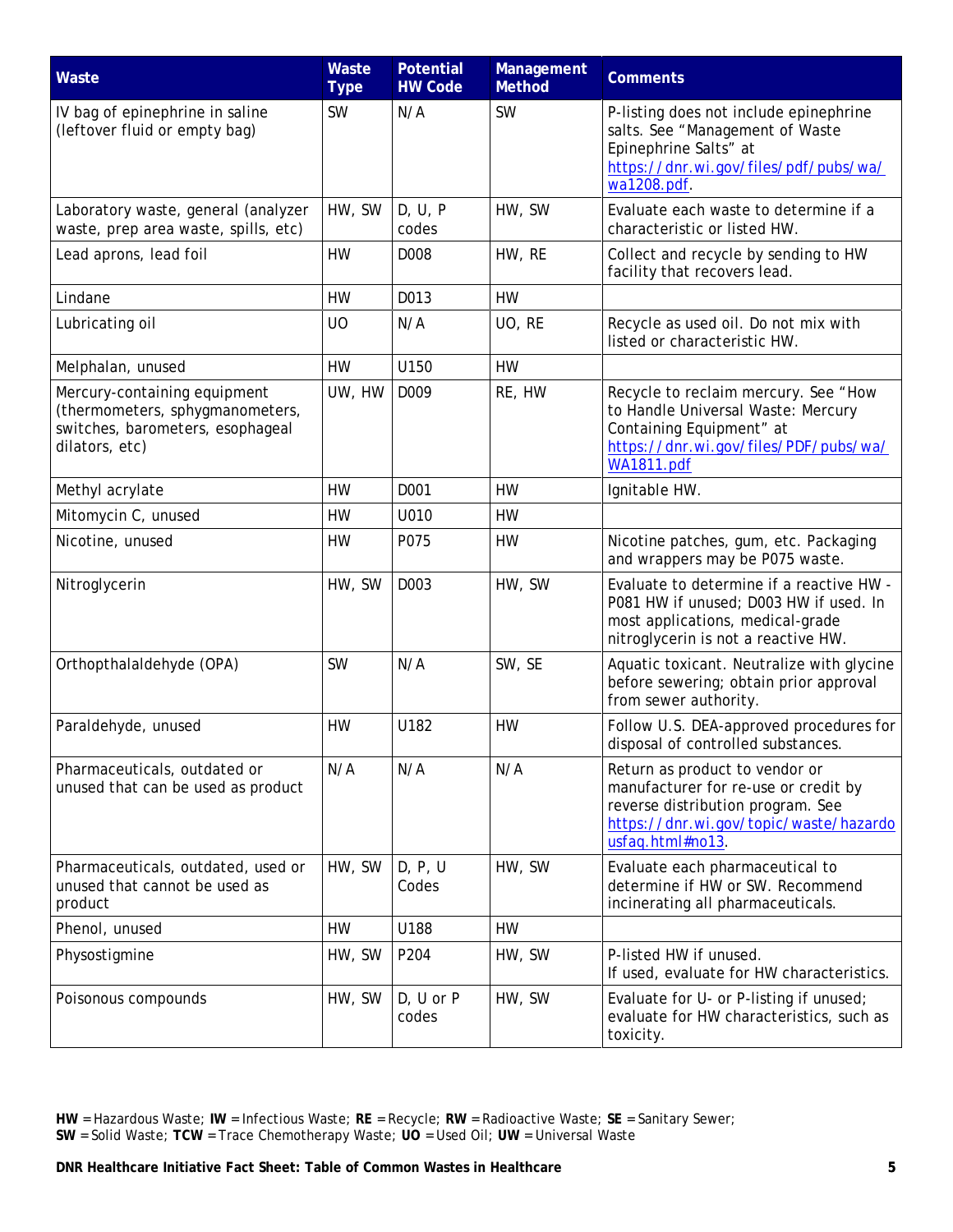| Waste                                                                                                                                                  | Waste<br><b>Type</b> | <b>Potential</b><br><b>HW Code</b>               | Management<br><b>Method</b> | <b>Comments</b>                                                                                                                                                                                        |
|--------------------------------------------------------------------------------------------------------------------------------------------------------|----------------------|--------------------------------------------------|-----------------------------|--------------------------------------------------------------------------------------------------------------------------------------------------------------------------------------------------------|
| Radioactive injectables                                                                                                                                | <b>RW</b>            | N/A                                              | <b>RW</b>                   | The Nuclear Regulatory Commission sets<br>rules for radioactive waste management.<br>See https://www.nrc.gov or<br>https://www.dhs.wisconsin.gov/radiatio<br>n/radioactivematerials/index.htm.         |
| Reagents containing mercury<br>(mercuric nitrate, mercuric oxide,<br>mercuric chloride, thimerosal as<br>preservative)                                 | <b>HW</b>            | D <sub>009</sub>                                 | <b>HW</b>                   | Evaluate to determine if characteristic<br>HW for mercury toxicity.                                                                                                                                    |
| Reagents containing metals (arsenic,<br>barium sulfate, chromium trioxide,<br>lead compounds, selenium, silver<br>nitrate.)                            | <b>HW</b>            | P, U or D<br>Codes                               | HW                          | May be U- or P-listed HW if unused or<br>characteristic HW for metal toxicity:<br>arsenic (D004), barium (D005),<br>chromium (D007), lead (D008), mercury<br>(D009), silver (D010) or selenium (D011). |
| Renalin (hydrogen peroxide based<br>cold sterilants)                                                                                                   | <b>HW</b>            | D001                                             | HW, SE                      | Evaluate to determine if HW for<br>ignitability characteristic (oxidizer).<br>Sewer with approval from sewer<br>authority.                                                                             |
| Reserpine, unused                                                                                                                                      | HW                   | U200                                             | HW                          |                                                                                                                                                                                                        |
| Resorcinol, unused                                                                                                                                     | HW                   | U201                                             | <b>HW</b>                   |                                                                                                                                                                                                        |
| Saccharin                                                                                                                                              | HW, SW               | U202                                             | HW, SW                      | U-listed HW if unused. If dissolved in<br>solvent, evaluate for HW ignitibility<br>characteristic.                                                                                                     |
| Selenium sulfide                                                                                                                                       | HW, SW               | U205, D010                                       | HW, SW                      | U-listed HW if unused. If used, evaluate<br>for HW characteristic of toxicity for<br>selenium.                                                                                                         |
| Septisol foam, unused                                                                                                                                  | <b>HW</b>            | U132                                             | <b>HW</b>                   | U-listed HW if sole active ingredient is<br>hexachlorophene.                                                                                                                                           |
| Sharps and needles                                                                                                                                     | IW                   | N/A                                              | IW                          | Place in sharps container and manage as<br>IW.                                                                                                                                                         |
| <b>Silver Nitrate</b>                                                                                                                                  | <b>HW</b>            | D001, D011                                       | HW, RE                      | HW characteristics of ignitability<br>(oxidizer) and silver toxicity. Send off-<br>site of silver recovery.                                                                                            |
| Skin disinfectants, unused or<br>concentrate (iodophor, phenol,<br>others)                                                                             | HW, SW               | D, P- or U-<br>codes                             | HW, SW                      | Evaluate to determine if HW. Do not<br>sewer excess.                                                                                                                                                   |
| Solvents (acetone, xylene, alcohols,<br>"Americlear," benzene,<br>cyclohexane, ethyl acetate, toluene,<br>carbon tetrachloride, methylene<br>chloride) | <b>HW</b>            | U, P, F<br>Codes D001                            | HW, RE                      | If unused, evaluate for P- or U-listed<br>HW. If used, evaluate for ignitibility<br>characteristic or F-listed HW. Solvents<br>may be reclaimed on-site or off-site.                                   |
| Spot remover (carbon tetrachloride,<br>alcohols, benzene, chloroform)                                                                                  | HW, SW               | F002, F005<br>U211, U019,<br>U044, D001,<br>D022 | HW, SW                      | Evaluate to determine ingredients. May<br>be a listed or characteristic HW. If<br>unused, may be U-listed HW.                                                                                          |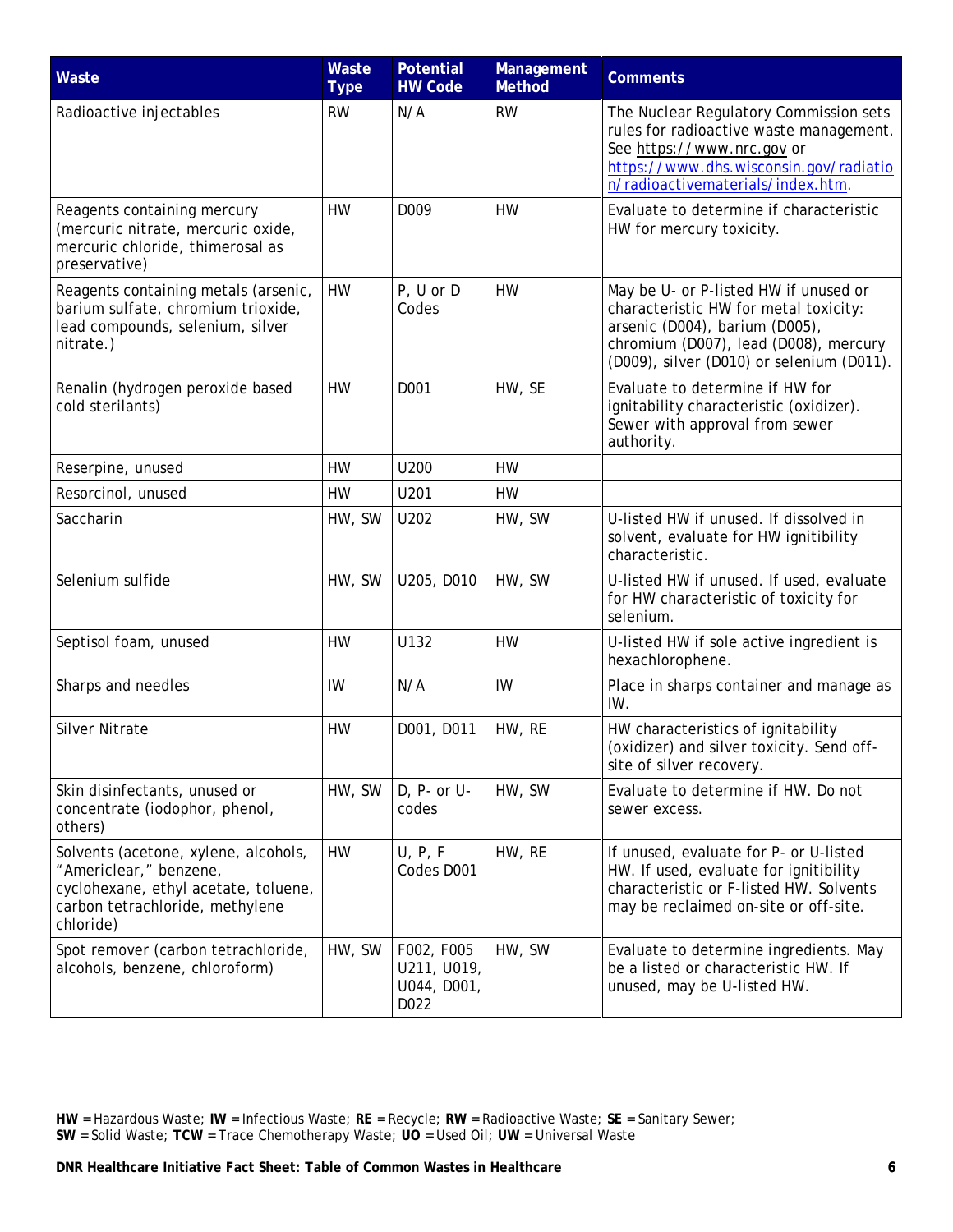| Waste                                                                                   | Waste<br><b>Type</b> | <b>Potential</b><br><b>HW Code</b> | Management<br><b>Method</b> | <b>Comments</b>                                                                                                                                                                                         |
|-----------------------------------------------------------------------------------------|----------------------|------------------------------------|-----------------------------|---------------------------------------------------------------------------------------------------------------------------------------------------------------------------------------------------------|
| Stains and fixatives (containing<br>heavy metals, benzidine, iodine,<br>uranyl nitrate) | HW, SW               | D Codes                            | HW, SE                      | Evaluate for HW characteristics of<br>ignitability, including oxidizing<br>properties, and toxicity (metal content).<br>Capture all recoverable amounts. Sewer<br>rinses with sewer authority approval. |
| Sterilants                                                                              | HW, SW               | D Codes                            | HW, SW                      | Evaluate to determine if HW. Do not<br>sewer excess.                                                                                                                                                    |
| Streptozotocin, unused                                                                  | HW                   | U206                               | <b>HW</b>                   |                                                                                                                                                                                                         |
| Surgical scrub, unused                                                                  | <b>SW</b>            | N/A                                | <b>SW</b>                   | Do not sewer excess.                                                                                                                                                                                    |
| Surgistain                                                                              | HW                   | D001, D002                         | HW                          | Contains isopropyl alcohol and<br>phosphoric acid. Evaluate for HW<br>characteristics of ignitibility and<br>corrosivity.                                                                               |
| Toner                                                                                   | HW, SW               | D010                               | HW, SW                      | Evaluate to determine if a characteristic<br>HW for selenium toxicity.                                                                                                                                  |
| Trace chemotherapy waste - see<br>chemotherapy                                          | <b>TCW</b>           | N/A                                | <b>TCW</b>                  |                                                                                                                                                                                                         |
| Trichloromonofluoromethane,<br>unused                                                   | <b>HW</b>            | U121                               | <b>HW</b>                   |                                                                                                                                                                                                         |
| Uranyl nitrate                                                                          | HW, RW               | D <sub>0</sub> 02                  | HW, RW                      | Radioactive waste and corrosive HW.<br>Manage and dispose of as "mixed"<br>waste.                                                                                                                       |
| Uracil mustard, unused                                                                  | <b>HW</b>            | U237                               | <b>HW</b>                   |                                                                                                                                                                                                         |
| Vaccine (excess in syringe or liquid<br>in vial)                                        | HW, IW               | D009                               | HW, IW                      | Evaluate to determine if vaccine<br>contains mercury preservative. May also<br>be IW. See "Managing Excess Vaccines"<br>at<br>https://dnr.wi.gov/files/pdf/pubs/wa/<br>wa841.pdf.                       |
| Warfarin and salts (sodium and<br>potassium), >0.3%, unused                             | <b>HW</b>            | P001                               | <b>HW</b>                   | If used, evaluate for HW characteristics.                                                                                                                                                               |
| Warfarin and salts (sodium and<br>potassium), <0.3%, unused                             | HW                   | U248                               | HW                          | If used, evaluate for HW characteristics.                                                                                                                                                               |
| Wound prep applicators                                                                  | HW, SW               | D001                               | HW, SW                      | If empty, SW. Contains alcohol. Evaluate<br>liquid left in applicator to determine if<br>ignitable HW.                                                                                                  |
| Wound prep gauze pads, pre-<br>moistened, individually foil<br>packaged                 | HW, SW               | D001                               | HW, SW                      | May contain an ignitable alcohol-based<br>disinfection agent. If free liquids are<br>present, evaluate for HW characteristic<br>of ignitibility.                                                        |
| X-ray film and negatives                                                                | HW, SW               | D011                               | HW, SW, RE                  | Evaluate to determine if HW for silver<br>toxicity characteristic. Send off-site for<br>silver reclamation.                                                                                             |
| Additional Wastes Common to Housekeeping and Maintenance Departments                    |                      |                                    |                             |                                                                                                                                                                                                         |
| <b>Boiler chemicals</b>                                                                 | HW, SW               | D002, D007                         | HW, SE                      | Evaluate for HW characteristics of<br>corrosivity and metals toxicity. Sewer<br>with approval from sewer authority.                                                                                     |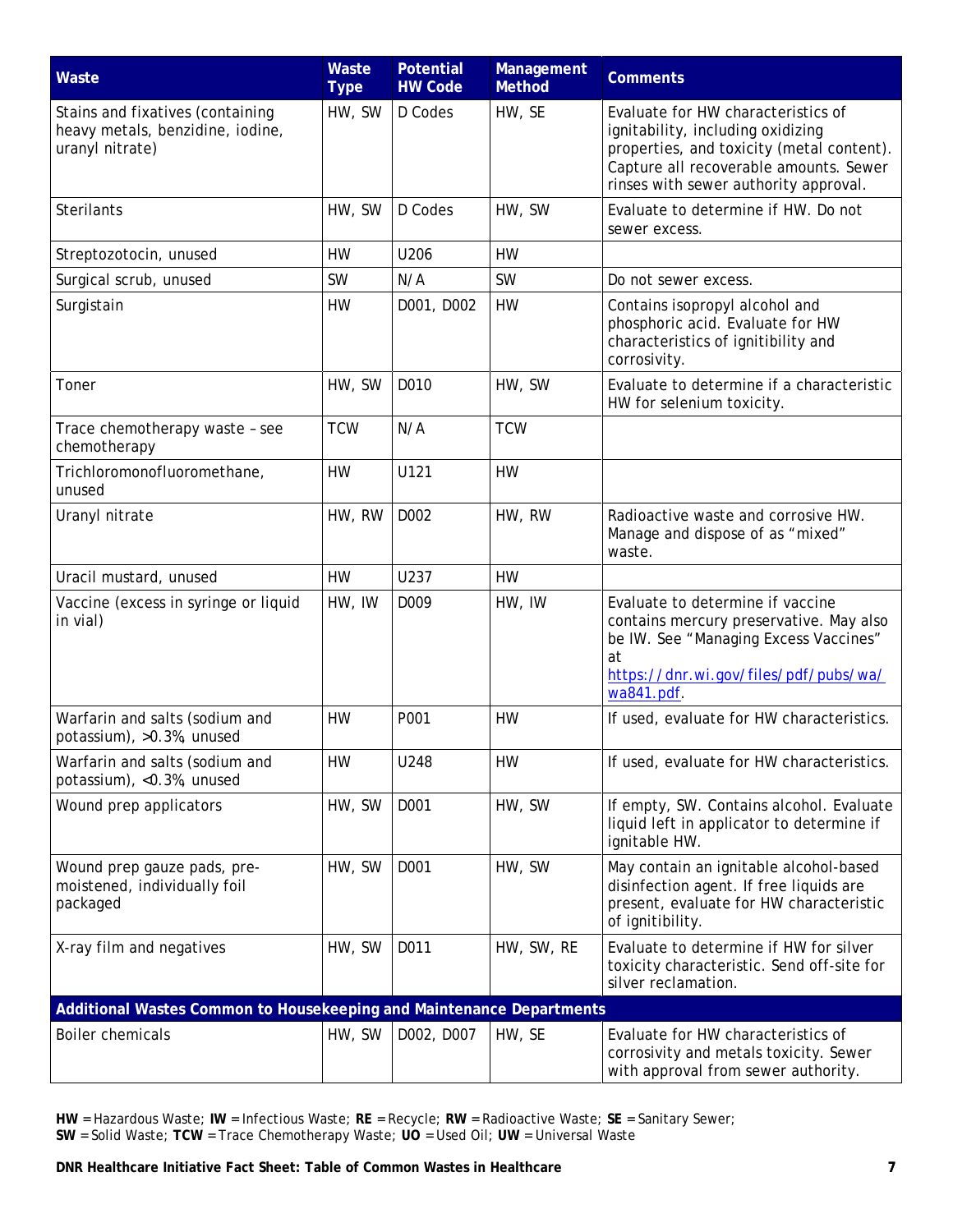| Waste                                                                                                                                                    | Waste<br><b>Type</b> | <b>Potential</b><br><b>HW Code</b> | Management<br><b>Method</b> | <b>Comments</b>                                                                                                                                                                                       |
|----------------------------------------------------------------------------------------------------------------------------------------------------------|----------------------|------------------------------------|-----------------------------|-------------------------------------------------------------------------------------------------------------------------------------------------------------------------------------------------------|
| <b>Brake cleaner</b>                                                                                                                                     | HW                   | D, F-codes                         | HW                          | Evaluate to determine if chlorinated or<br>non-chlorinated solvents. If unused,<br>evaluate for HW characteristics of<br>ignitibility and toxicity. If used, evaluate<br>to determine if F-listed HW. |
| Degreasers                                                                                                                                               | <b>HW</b>            | D001, D002,<br>F-listed            | <b>HW</b>                   | Evaluate to determine if an ignitable,<br>corrosive or F-listed HW.                                                                                                                                   |
| Disinfectants, concentrated                                                                                                                              | HW, SW               | D <sub>001</sub>                   | HW, SW                      | May be ignitable HW due to alcohol base<br>or oxidizers. Evaluate and manage as HW<br>or SW. Do not sewer excess.                                                                                     |
| Electronics and computers                                                                                                                                | UW,<br>HW, SW        | D Codes                            | RE, UW, HW,<br><b>SW</b>    | Recycle as UW or evaluate and manage<br>as HW or SW. For more information, see<br>https://dnr.wi.gov/topic/Ecycle/.                                                                                   |
| Ethylene oxide                                                                                                                                           | <b>HW</b>            | U115, D001                         | <b>HW</b>                   | U-listed HW if unused and sole active<br>ingredient.                                                                                                                                                  |
| Gasoline                                                                                                                                                 | HW                   | D001, D018                         | HW                          |                                                                                                                                                                                                       |
| Lamps, spent fluorescent and others                                                                                                                      | UW, HW               | D009                               | UW, RE, HW                  | Recycle as UW or HW.                                                                                                                                                                                  |
| Mercury-containing equipment<br>(thermostats, switches)                                                                                                  | UW, HW               | D009                               | RE, UW, HW                  | Recycle as UW or HW. See "How to<br>Handle Universal Waste: Mercury<br>Containing Equipment" at<br>https://dnr.wi.gov/files/PDF/pubs/wa/<br><b>WA1811.pdf</b>                                         |
| Paint, latex                                                                                                                                             | <b>SW</b>            | N/A                                | <b>SW</b>                   | Allow to harden and throw in the trash.                                                                                                                                                               |
| Paint, solvent based                                                                                                                                     | <b>HW</b>            | D001                               | HW                          | May be ignitable HW. Do not evaporate<br>solvents.                                                                                                                                                    |
| Paint, specialty                                                                                                                                         | HW, SW               | D-codes                            | HW, SW                      | Evaluate to determine if characteristic<br>HW. May be ignitable (D001) and/or<br>contain metals - lead (D008), cadmium<br>(D006), selenium (D011), barium (D005).                                     |
| Peracetic acid (Steris), concentrate                                                                                                                     | <b>HW</b>            | D001, D002                         | HW                          | May be ignitable HW (oxidizer) or<br>corrosive HW.                                                                                                                                                    |
| Pesticides                                                                                                                                               | HW, SW               | D, P or U<br>codes                 | HW, SW                      | Evaluate to determine if HW for toxicity<br>(see TCLP contaminants) or P- or U-<br>listings. Dispose empty containers<br>according to label directions.                                               |
| Refrigerants (freon, etc)                                                                                                                                | HW                   | F002, D002                         | RE, HW                      | All refrigerants, including<br>chlorofluorocarbons (CFCs), must be<br>captured and recycled.                                                                                                          |
| Solvents (acetone, toluene, xylene,<br>carbon tetrachloride, chloroform,<br>alcohols, methyl ethyl ketone (MEK),<br>lacquer thinner, methylene chloride) | <b>HW</b>            | D001,<br>D035, F-<br>codes         | HW, RE                      | Evaluate for HW ignitability and toxicity<br>characteristics and F-listings. If unused,<br>evaluate for P- or U-listings. Solvents<br>may be reclaimed on-site or off-site.                           |
| Solvents, mineral spirits                                                                                                                                | HW, SW               | D001                               | HW, SW, RE                  | Evaluate for HW ignitibility. Recycle<br>ignitable and "hi flash" solvents.                                                                                                                           |